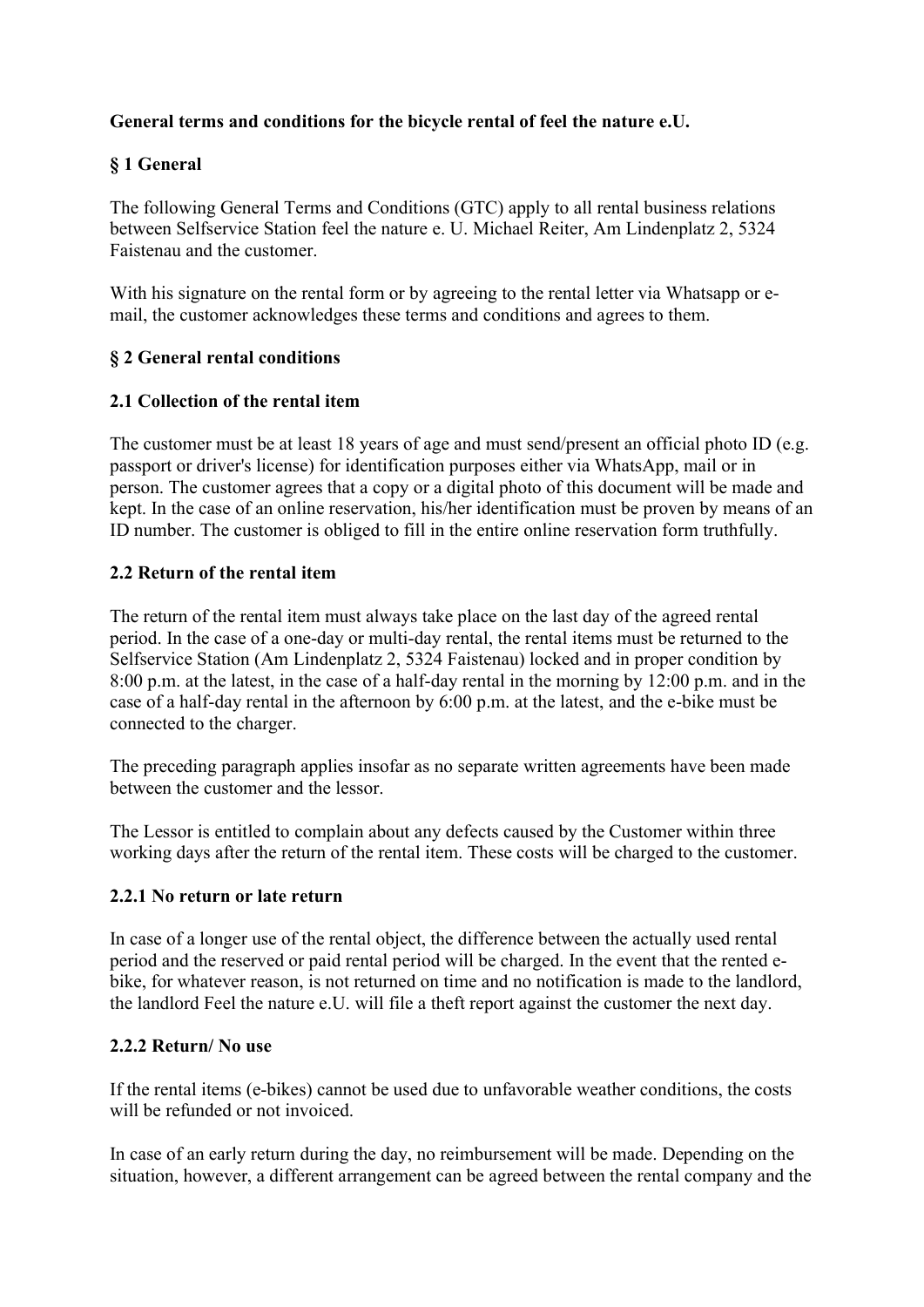customer. The rental agreement can be terminated by the lessor at any time if the lessor detects improper use or danger.

#### 2.3 Use of the rental item / obligations of the customer

The customer uses the rental items at his own risk.

The customer is obliged to check the rental items for a defect-free, clean, proper, roadworthy and roadworthy condition and to check for any damage (test drive). If any defects are found, the customer must inform the rental company about it immediately and a further approach will be discussed.

If the cell phone holder mounted on the rental item is used, the rental company does not take responsibility for any damage to the cell phone. The customer is responsible for all use.

The customer must ensure that all persons using the rental items meet the usage requirements (physical and mental).

If a customer rents several rental items (e-bikes), the customer is solely responsible for the entire rental items. Persons to whom the customer passes on the e-bike also use it at their own risk. Any claims for damages against the rental company are excluded. Feel the nature e.U. is not liable for any damage to persons & property.

In particular, children under the age of 16 are not allowed to use the e-bike without a supervisor. According to the Austrian Road Traffic Regulations (StVO), the use of bicycles in public traffic is allowed with the completed 12th year of age. Supervisors must have reached the age of 16 and the bicycle helmet obligation applies to children up to the age of 12.

The customer confirms that he/she is sufficiently informed about the use of protective devices (helmets, protectors) and clothing.

The customer is fully responsible for the rented equipment and has to bear the costs for missing, lost or damaged rental items.

The client has to use the e-bike carefully and as intended, i.e. only according to its function and conditions of use. The selection of the terrain or the routes in or on which the e-bike is to be used is exclusively at the Customer's own initiative, responsibility and risk.

With the start of the journey, the customer agrees to the assigned or selected e-bike and subsequently waives any claims that may arise in connection with an incorrect or unsuitable size (frame size).

The customer has to avoid damages of the rental object and to use the rental object in such a way that damages do not occur. Damages are to be reported immediately to the lessor.

The customer must ensure that the e-bikes are stored in such a way that any confusion or theft is prevented. à ALWAYS PROHIBIT

Transporting the e-bikes or disassembling them for transport by car is only allowed with the permission of the rental company.